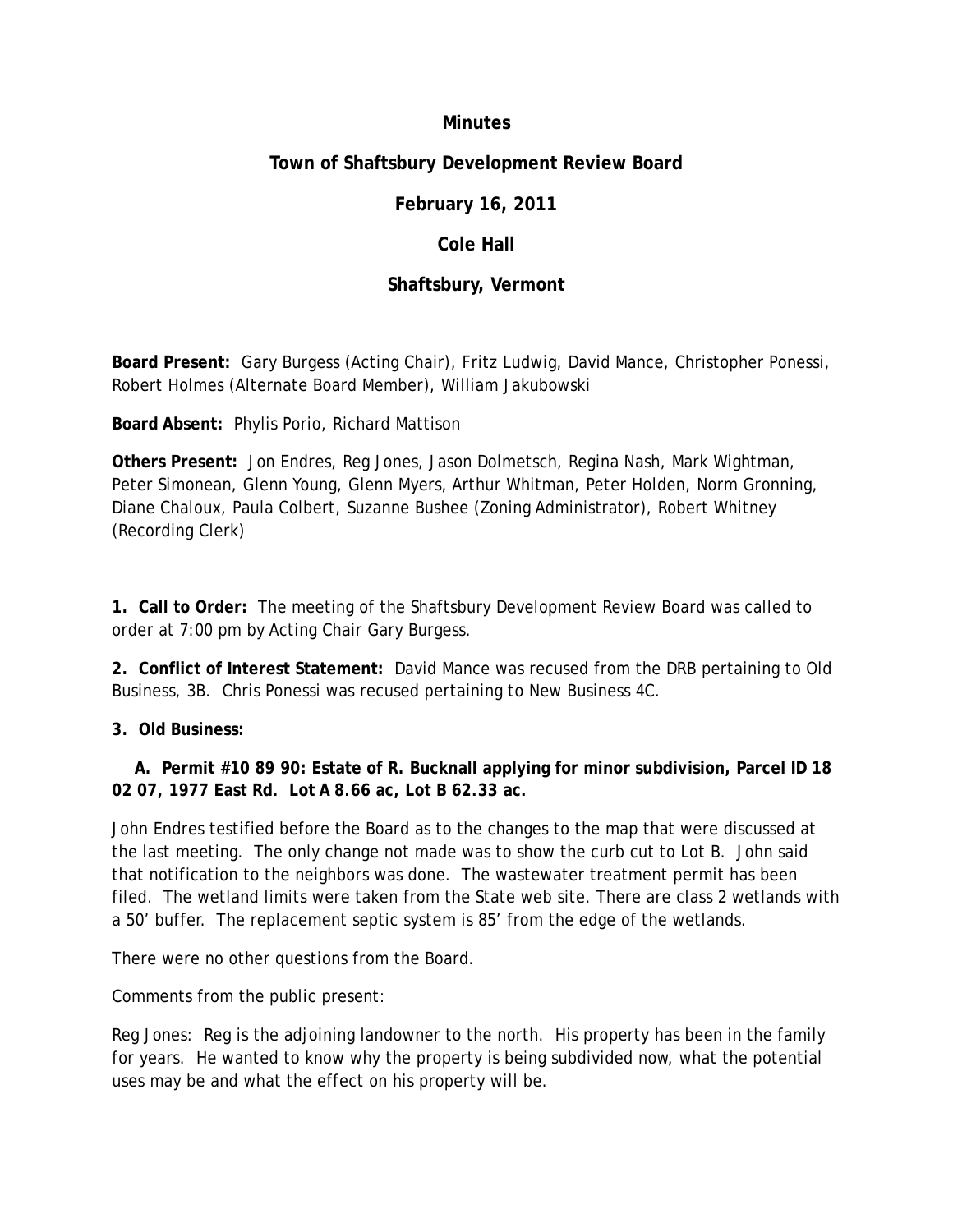Jon replied that there is interest in purchasing Lot A. There are no plans for Lot B. There is a replacement septic system with an isolation shield around it which would not limit use on the Jones property. The Jones right-of-way is through Lot A. David said there is a statute which allows temporary access to a landlocked parcel to remove timber. The DRB does not resolve title problems. Access can be granted or it can be bought. Mr. Jones has no plans to develop his property but would like to get the timber off. David Mance recommended he talk to his neighbors to gain access to the timber.

There were no other public comments

**David made a motion to close the hearing, Fritz seconded. Passed 5-0-1 (Jake abstained).**

**B. Permit #10 89 68: Estate of Marjorie Kelly, Owner Regina Nash, Property ID 13 21 26, as a proposed subdivision. Final hearing.**

David Mance was recused from the Board in order to testify on this matter.

David said that the discussion at the last meeting concerned water drainage. Drainage from Lot 2 will not go off lot. Driveway grading is now included on the map. David said that nothing is planned for the back of the lot. The Lot 2 proposal is for sale of the existing building with municipal water and sewer. Any increased drainage can be handled by Lot 2.

There were no further questions from the board.

Public comments:

Paula Colbert is concerned about water draining into her yard. David said that water will not be discharged to the Colbert property. David said that at the time of any construction a storm water plan will be developed as a condition of the permit.

Diane Chaloux is an abutting neighbor. Her question concerned the environmental soundness and aesthetic possibilities of development. She wanted those issues to be taken into consideration.

There were no other public comments.

Gary said that the issue will be considered in deliberative session

**Bill made a motion to close the hearing and Bob Seconded. Passed 5-0-1 (David Mance abstained).**

David Mance returned to his seat on the Board.

**4. New Business:**

**A. Permit #10 89 87: Shaftsbury Historical Society, applying for change in zoning status, Property ID 0720 17.**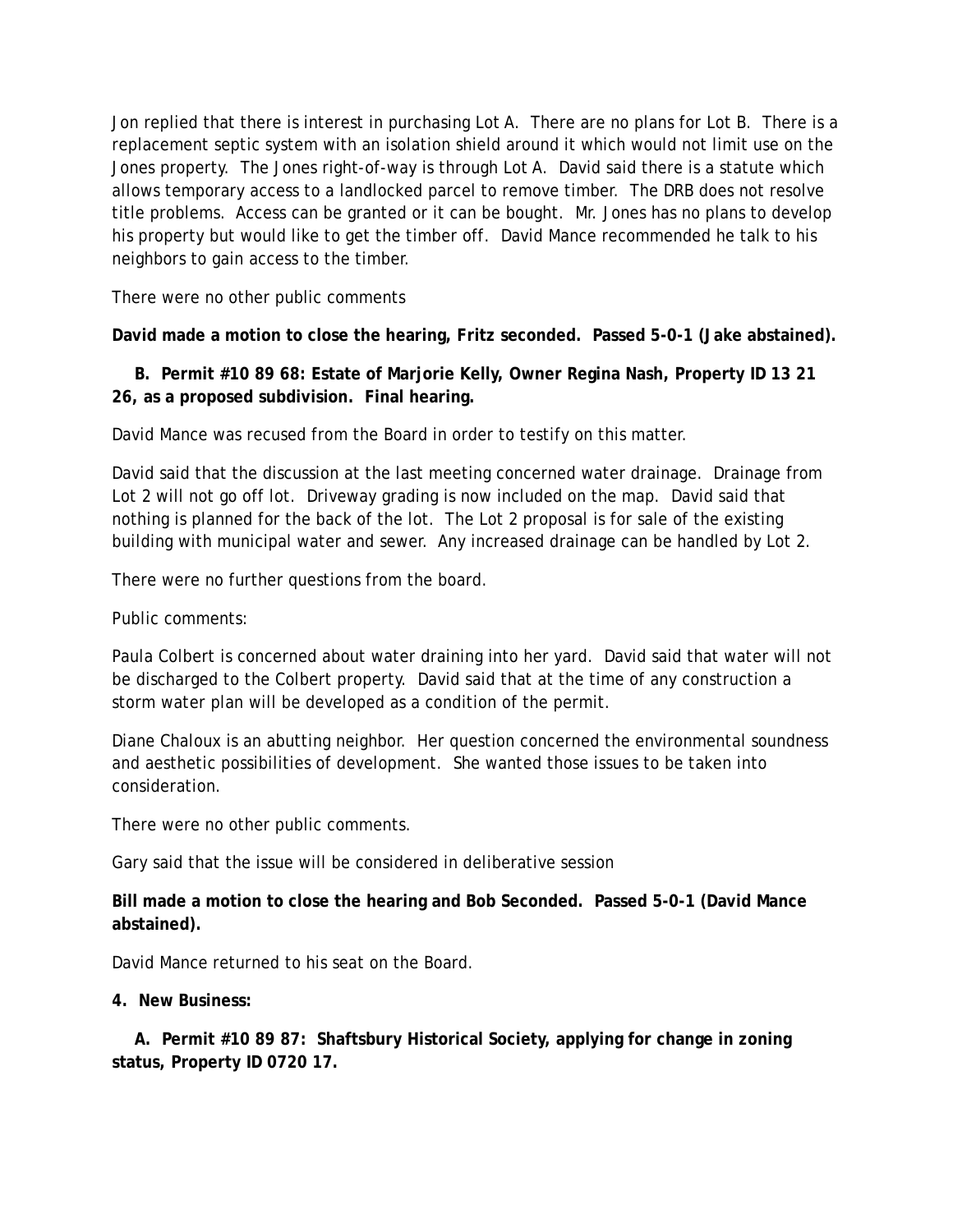Peter Holland and Norm Gronning testified for the Shaftsbury Historical Society for the property to receive conditional use as a museum. Norm testified that everything is preexisting, nothing new is being developed. Norm gave a copy of the waste water permit to the Board. The 1,000 gallon concrete tank was cleaned in 2009. Three to five cars daily are anticipated to use the parking area. There could be more vehicles if a staged event is held. The museum will be open only in the summer, not year round. Potential areas for parking are outlined on the map. The entrance is wide enough for car traffic. Bus traffic is not anticipated. Chris said that a permit from the AOT will be required as well as DRB approval. Gary said that the requirements of bylaw 3.6 must be complied with. Norm said that a caretaker will be in residence. Norm will get to work on the requirements of 3.6 and return on March 2.

# **B. Permit #10 89 88: Whitman Feed Store, proposed propane filing station, Property ID 13 21 73.**

Glenn Young, Glenn Myers and Arthur Whitman testified. John Ray & Sons based in Troy, NY are proposing the installation of this propane filling station. All fire code will be complied with. This is a state-of-the art filling station that is self-enclosed. The filling station will be located at the front of the store. Employees will fill the tanks. It is a 1,000 gallon tank. The tank and equipment will be brand new. Safety is a number one priority. Gary inquired as to what laws cover a propane filling station. Glenn replied that no state permit is required as federal laws apply. There are safety shutoffs and overflow protection. The cabinet of the filling station will face the road.

There were no further questions from the Board or public.

**Bob made a motion to close the hearing on this matter and Fritz seconded. All in favor 6- 0-0.**

Chris was recused from the Board in order to testify on matter 4C.

**C. Permit #11 89 93: Wm. E. Dailey/Peckham Industries, proposed storage silo for hot mix plant, Property ID 15 20 37.**

Peter Simonean testified that this is a proposal for a storage silo for blacktop plant. Peter explained the purpose of a silo and the process used for efficiencies of a blacktop plant. The total height of the silo will be 70'. The plant is 10' – 12' higher. Gary said that a variance is required as the maximum height is 30'. Chris said to make sure that the neighbors are notified. Plant production and truck traffic will remain the same. There will be fewer idling trucks so air quality will improve.

A 15 day warning is required before a variance can be considered. The matter can be considered at a public hearing on 16 March. Gary will approach the Planning Commission about this. Bill explained the five points for a variance.

There were no further questions from the Board.